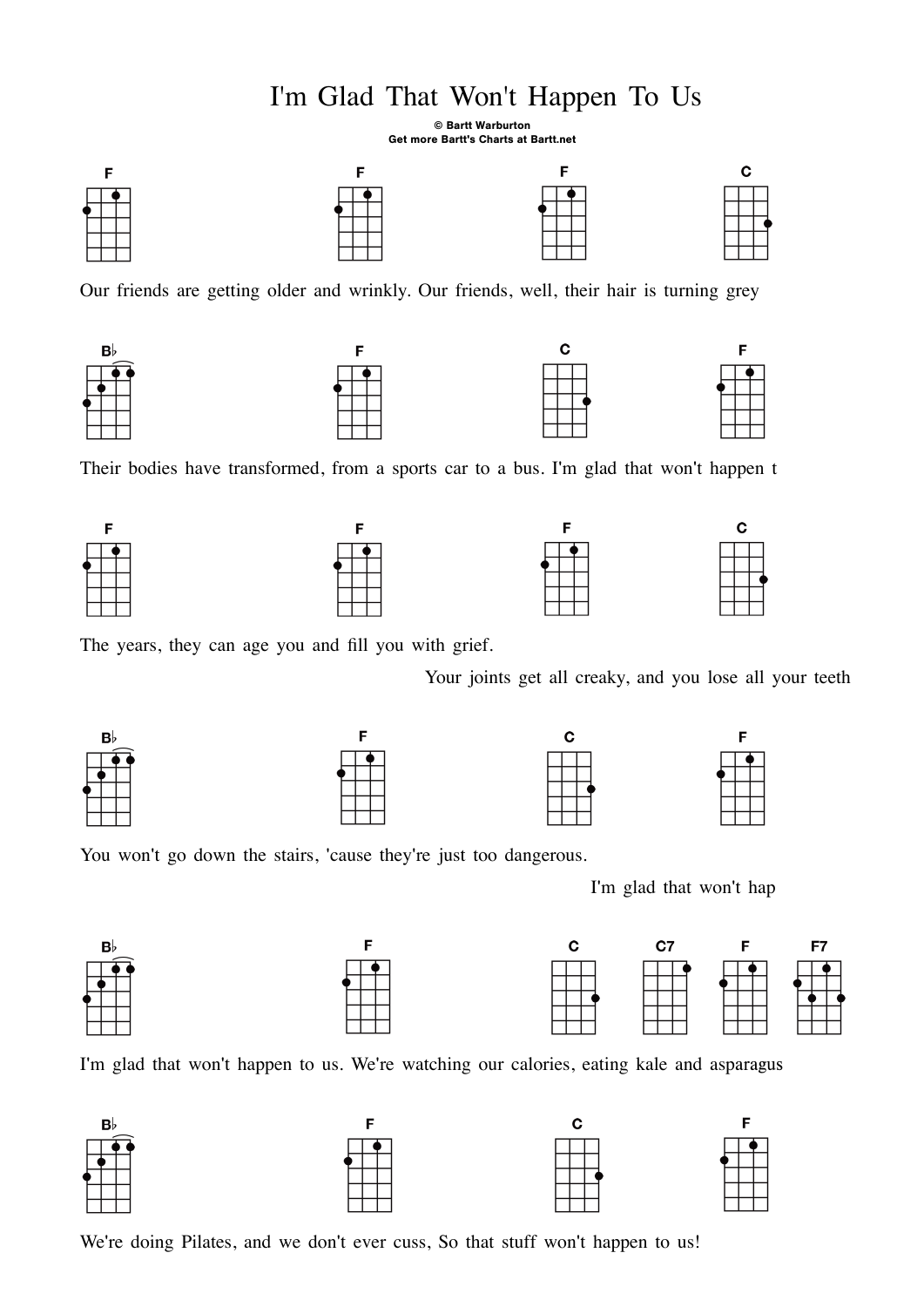We look in the mirror, and we see we look the same

As when we were twenty, before these aches and pains



All our friends keep getting older, but we look marvelous. I'm glad that won't happen to us



Our friends have grown forgetful and repeat themselves all day

Our friends have grown forgetful and repeat themselves all day



And sometimes they forget what they were gonna say. Uh ... umm...



I'm glad that won't happen to us. We're watching our calories, eating kale and asparagus

© Bartt Warburton Get more Bartt's Charts at Bartt.net